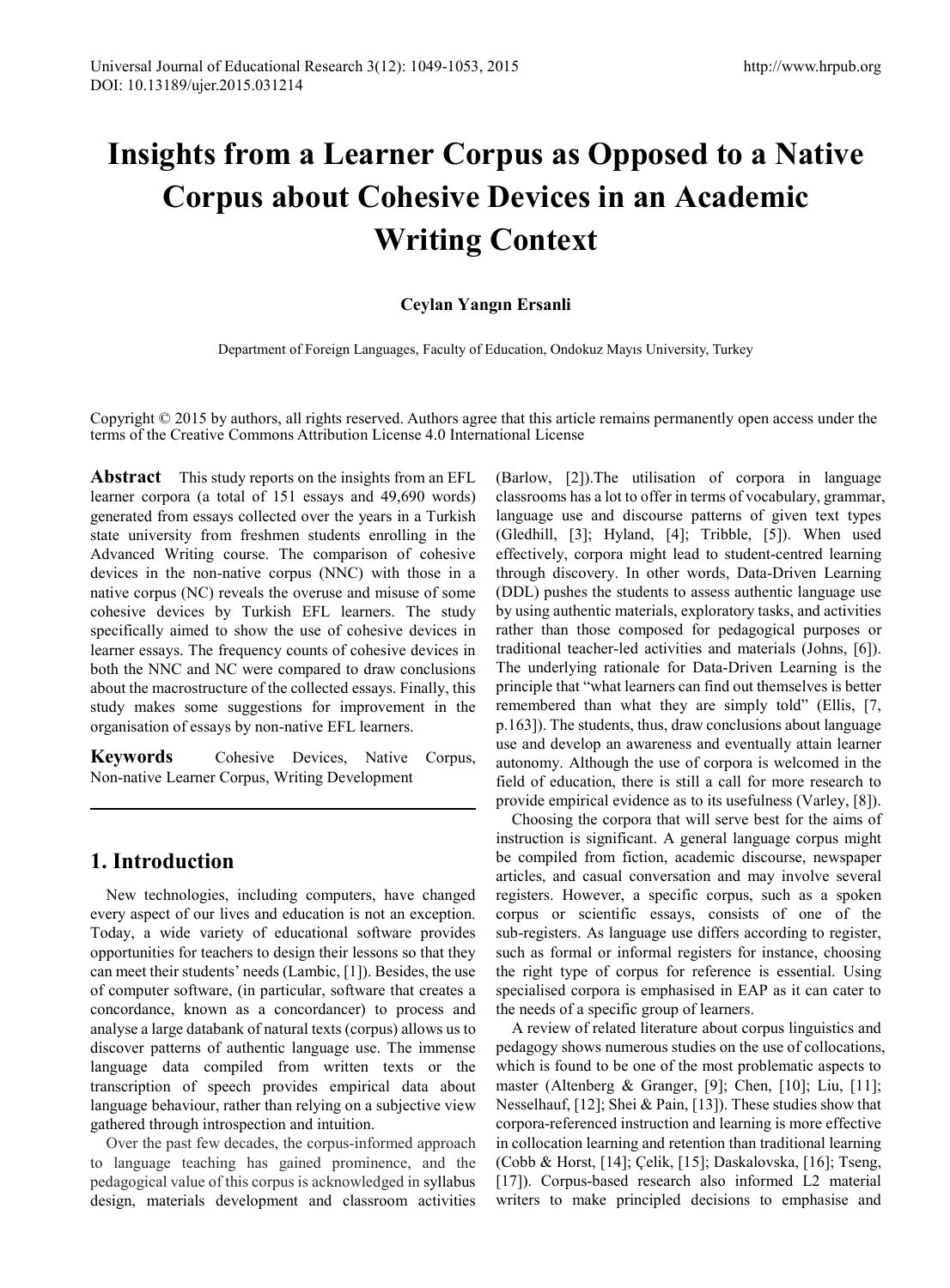prioritise this in textbooks (Biber & Reppen, [18]; Gabrielatos, [19]; Frazier, [20]; Romer, [21]). Frequency information provides insight into words and structures that are central to language use (Romer, [22]; Kennedy, [23]; Conrad, [24]) and thus helps teachers and material designers on what aspects to emphasise and introduce first. Fewer studies, however, focus on the effect of corpora use on students' attitudes and performance in writing in the target language. Corpus analysis can be a useful source in writing instruction since it reveals patterns of actual language use. Yoon and Hirvela [25] find that exploring a corpus helped students to learn the common usage patterns of words, which eventually led to an increased confidence in writing. Gaskell and Cobb [26] guided learners to use online corpora to edit their writing drafts and correct their own grammatical errors.

Research also indicates that learner corpora can be used directly in classroom teaching. Students' written production can be a good indicator of their linguistic competence. Creating a learner corpus composed of students' own writing can provide a source for learning, discovering and correcting errors (Seidlhofer, [27]; Mukherjee & Rohrbach, [28]). Comparing the native and non-native corpora of learners helps identify different uses, such as overuse and misuse of some logical connectors in non-native students' essays (Milton & Tsang, [29]; Granger & Tyson, [30]; Peng, [31]). Such comparison might raise awareness of cohesion and coherence and help avoid mistakes and thus write more authentic texts.

More research into learner corpora will provide information about the proficiency of specific groups of learners and the patterns they make use of and/or common errors that they make. Therefore, this study aimed to report on the use of cohesive devices by Turkish EFL learners at tertiary level in an academic writing course. The frequency and variety of cohesive devices used by Turkish EFL learners were compared with those in native academic essays. The non-native learner corpus consists of 151 essays collected over five years by the researcher. The native reference corpus is the British Academic Written English (BAWE), consisting of 2,761 essays, which has been developed by the University of Warwick, the University of Reading, and the University of Oxford Brookes (Heuboeck, Holmes and Nesi [32]. The present study seeks to find out whether Turkish EFL learners' use of cohesive devices differs from those of native speakers in an academic writing context. If they do, to what extent and in what ways do Turkish EFL learners use different cohesive devices in their academic essays? The participants in the study are majoring in an English-medium program and it is important that they possess better academic writing skills.

## **2. Method**

This study was descriptive in nature and adopted a primarily quantitative framework to display Turkish EFL learners' use of cohesive devices in academic essays. The

data was derived from the frequency counts of learner and native corpora, and through the evaluation of student essays in terms of cohesive devices. Qualitative analysis, alternatively, looks into the use of cohesive devices in terms of appropriateness and accuracy.

#### **Participants and the Context of the Study**

A total of 151 students enrolled in the Advanced Academic Reading and Writing course participated in the study with 151 sample essays. The essays were collected over five years in subsequent five academic years in a large state university in Turkey. The participants were in their first year of four-year education program. They were chosen according to the non-probability convenience sampling method suggested by Creswell [33] since all of them were available during the course of the study. The participants were majoring in The English language Teacher Education program (ELTE hereafter). The ELTE program was an English-medium program, which required advanced level language proficiency. The participants either passed a proficiency exam or attended a one-year intensive language program to reach a proficiency level to follow the courses in English.

The Advanced Academic Reading and Writing course aimed to enable the participants to write in different academic genres, and essay types such as addition, summation, apposition, result, contrast and transition to fulfill academic requirements as university students. Among the course objectives were writing paragraphs and essays in accordance with the academic writing rules and standards. Appropriate use of cohesive devices was regarded as a part of cohesion and coherence and significant for producing effective essays.

## **3. Data Collection and Analysis**

The data was collected from 151 student essays from junior year graduate students in the Advanced Writing course over five years. All the participants were enrolled in an Advanced Academic Reading and Writing course, in which they were expected to write essays in different essay types and on various topics. A five-year collection of essays were used to create a non-native learner corpus. The non-native learner corpus consisted of 49,690 words and 4140 sentences. Greenbaum [34] states that for an analysis of professional texts, a language corpus of 20,000-30,000 is sufficient. Therefore, it is thought that the corpus was large enough to illustrate patterns in Turkish EFL learners' writing. As the non-native learner corpus is a collection of essays from subsequent academic years rather than a single year, it was believed that it could better represent authentic language production of a specific learner group. The learner corpus was processed via Antconc (Anthony, [35]), which is free and user-friendly software for concordancing and text analysis. Antconc allows users to search for word clusters and sort words by frequency by yielding minimum and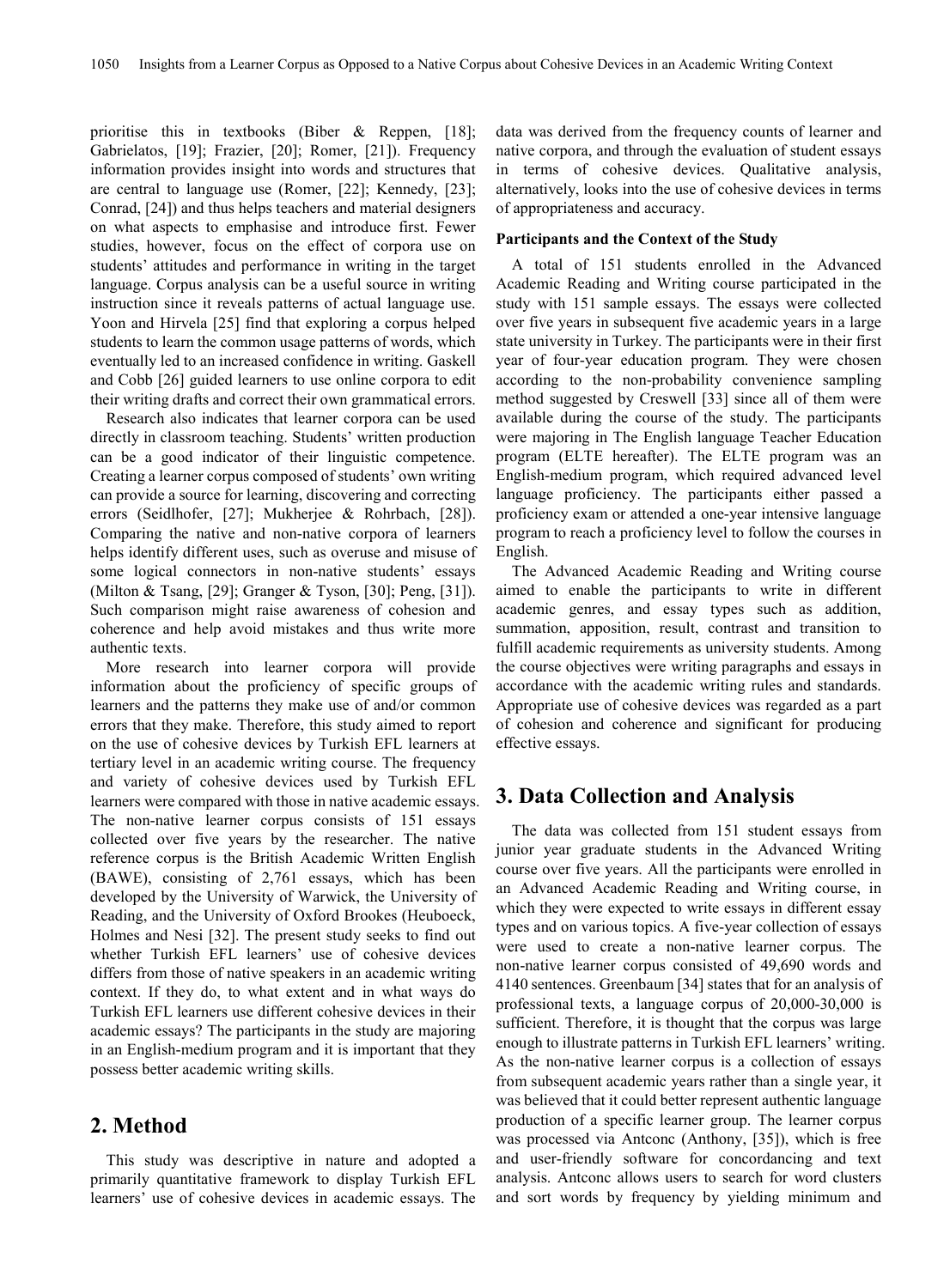maximum number of appearances of a specific word. Frequency lists of cohesive devices were generated using Antconc and the appropriateness and accuracy of cohesive devices in the context they were used were exemplified by extracts from student essays. The native student essays corpora, on the other hand, came from the British Academic Written English, consisting of 2,761 essays, 6,506,995 words and 269,413 sentences. The corpus is made up of student assignments in three different universities (Oxford Brookes, Reading and Warwick) from 35 disciplines. The British Academic Written English Corpus is available for use and research upon request.

Student essays of the given group were analyzed in terms of frequency and variety of cohesive devices. The frequency counts gathered were used to explore and diagnose students' use of cohesive devices to construct the macrostructure of their essays. Sample extracts were excerpted to exemplify non-native use of cohesive devices. Also, examples from the native corpus were provided for comparison and deeper insight.

The quantitative analysis yielded a comparison of the raw frequencies of cohesive devices in both corpora. The cohesive devices were further classified according to their types such as addition, summation, apposition, result, contrast and transition. After the frequencies were obtained, the results were rendered comparable by using frequencies by the ten thousand, which is referred to as normalising the frequencies. A common test of significance used in evaluating corpus studies is *log-likelihood*. This is a statistical test used to compare the fit between two models. The numerical data needed to do the *log-likelihood* test was frequency in corpus A, frequency in corpus B, the total number of words in corpus A, and the total number of words in corpus B. The likelihood was calculated using a web-based wizard.

## **4. Findings and Discussion**

The findings in the tables below show the raw frequencies of cohesive devices (CDs) in both corpora, and the normalised frequencies by ten and one thousand.

Table 1. Overall frequencies of cohesive device usage per 10,000 words

|                      | Non-Native Corpus | Native Corpus |
|----------------------|-------------------|---------------|
| Word Count           | 49,690            | 6,506,995     |
| Raw frequency of CDs | 1947              | 85,910        |
| $CDs/10,000$ words   | 392               | 132.          |

Table 2. Overall frequencies of cohesive device usage per 1,000 sentences

|                       | Non-Native Corpus | Native Corpus |
|-----------------------|-------------------|---------------|
| Sentence Count        | 4.140             | 269,413       |
| Raw frequency of CDs  | 1947              | 85,910        |
| $CDs/1,000$ sentences | 470               | 319           |

As Table 1 and Table 2 show, the quantitative analysis revealed that Turkish writers overuse cohesive devices both at word and sentence level. The word counts indicate that Turkish students at tertiary level tend to use three times as many cohesive devices in their academic writing.

Table 3 presents the observed frequencies of cohesive devices by category, their relative frequencies in texts, and log-likelihood values.

For more insight into use of cohesive devices, below are two excerpts from the corpora:

Despite a few similarities they have, women's outlook on life is very different from that of men. Whereas women usually think with their emotions, men use their logic….First of all, women think love is indispensable for marriage. However, men do not …. Secondly, men are ambitious when it comes to career… Nonetheless, they have some similarities too. In short, men and women are generally very different from each other. *(Non-native student corpus)*

Much more reproductive choice is now available to women… this, combined with shifting social and economic opportunities for women, has led to an increase in the number of childless women. However the anticipated number of children per woman in Europe and the USA is still near or above two… showing that many are still having children. In this essay I will explore why women have children, even though there is now more opportunity for them not to, and why those who do not have children do not do so. *(text 0001d, BAWE corpus)*

|  | <b>Table 3.</b> The log-likelihood values of cohesive devices by category |  |  |  |  |
|--|---------------------------------------------------------------------------|--|--|--|--|
|--|---------------------------------------------------------------------------|--|--|--|--|

| Types of cohesive devices    | O <sub>1</sub><br>NNS Corpus | %1   | O <sub>2</sub><br>NS Corpus | $\frac{0}{2}$ | Log-likelihood |
|------------------------------|------------------------------|------|-----------------------------|---------------|----------------|
| Enumeration $\&$<br>addition | 812                          | 1.63 | 23,114                      | 0.36          | $+1190.28$     |
| Summation                    | 115                          | 0.23 | 740                         | 0.01          | $+459.01$      |
| Apposition                   | 104                          | 0.21 | 6,575                       | 0.10          | $+43.45$       |
| Result & inference           | 485                          | 0.98 | 26,876                      | 0.41          | $+271.78$      |
| Contrast & concession        | 351                          | 0.71 | 25,538                      | 0.39          | $+99.65$       |
| Transition                   | 80                           | 0.16 | 3,067                       | 0.05          | $+82.36$       |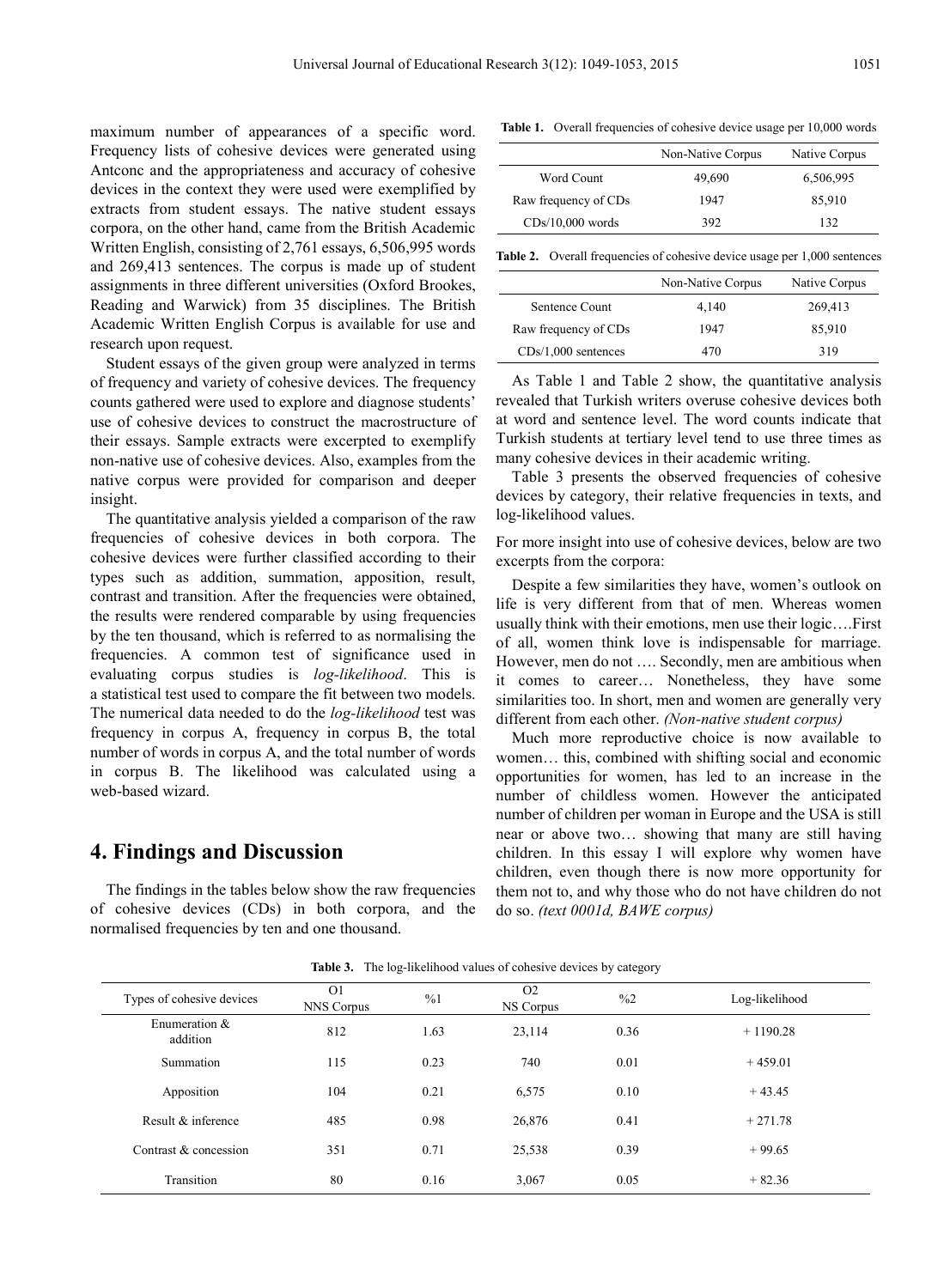As can be seen, the excerpt from the non-native corpus is loaded with several cohesive devices and is characterized by much shorter sentences. The sample from the BAWE, however, includes fewer cohesive devices and the sentences are much longer. The ideas are bind together with craftsmanship displaying effective variation in sentence patterns and length. The non-native learners, on the other hand, appear to be using shorter sentences with a variety of cohesive devices to link ideas. The table below shows comparison of two randomly selected essays from both corpora.

| <b>Non-native Learner Corpus</b> |                   | <b>BAWE</b>             |                        |
|----------------------------------|-------------------|-------------------------|------------------------|
| Total words                      | 582               | Total words             | 1480                   |
| Total sentences                  | 41                | Total sentences         | 52                     |
| Total CD                         | 27                | Total CD                | 43                     |
| <b>Cohesive Devices</b>          | And x 3           | <b>Cohesive Devices</b> | And x 17               |
|                                  | Because of x 3    |                         | However x 6            |
|                                  | Because x 3       |                         | But x 2                |
|                                  | However x 2       |                         | Not just  but also x 3 |
|                                  | But $x$ 2         |                         | Therefore x 3          |
|                                  | For instance x 2  |                         | Although x 3           |
|                                  | Furthermore x 2   |                         | As $x$ 2               |
|                                  | So $x$ 2          |                         | During                 |
|                                  | On the other hand |                         | Since                  |
|                                  | In addition       |                         | So                     |
|                                  | Yet               |                         | Despite the fact that  |
|                                  | Whereas           |                         | Firstly                |
|                                  | What's more       |                         | Secondly               |
|                                  | First of all      |                         | In conclusion          |
|                                  | All in all        |                         |                        |
|                                  | In conclusion     |                         |                        |

**Table 4.** Comparison of two randomly selected essays from both corpora

The comparison of the essays yield similar findings as depicted in the excerpts. Non-native learners in the study tend to use a lot more cohesive devices in much shorter essays. They also use a variety of cohesive devices. The sentence count reveals that native students use much longer sentences.

## **5. Conclusions and Suggestions**

Based on the discussion of the research findings, it appears that Turkish writers tend to use much shorter sentences and exhibit a striking overuse of cohesive devices in academic written discourse. This may result from a desire to create an elaborative text to get credit. As Flowerdew [36, p. 39] points out, learners may insert too many conjunctions with the expectation of being given credit for them. However, the overuse of linking words makes it more difficult to follow rather than smooth and easy to read. It might be better if they could develop craftsmanship in sentences, combining ideas in a variety of patterns rather than using several cohesive devices to link simple sentences. The Turkish learners may have failed to master cohesion and coherence. To develop Turkish learners' ability to effectively outline and construct essays, they need to be informed about corpora information, and should be trained to choose fewer cohesive devices, but with care. One advantage of corpus-informed studies is the increased awareness of other cohesive devices available and their correct use.

Turkish writers also need help with register requirements and should refer to corpora to discover what cohesive devices are appropriate for academic writing. Corpora studies can increase their awareness of cohesive devices that are common in spoken and written discourse. Concordance lines could also be of help to illustrate the correct usage of cohesive devices.

Further and more detailed studies should be carried out to discover cohesive device use in terms of different essay types. We suggest that learners should be enabled to use corpora as a reference tool when composing essays, and emphasize that this should be a goal in academic writing courses.

## **REFERENCES**

- [1] Lambic, D. Factors influencing future teachers' adoption of educational software use in classroom. *Croatian Journal of Education*, 2014, 16(3): 815-846.
- [2] Barlow, M. Corpora for theory and practice. *International Journal of Corpus Linguistics*, 1996, 1(1):1-37.
- [3] Gledhill, C. The discourse function of in research article introduction. *English for Specific Purposes,* 2000, 19(2): 115-135.
- [4] Hyland, K. Activity and evaluation: Reporting practices in academic writing. In J. Flowerdew (Ed.), *Academic*